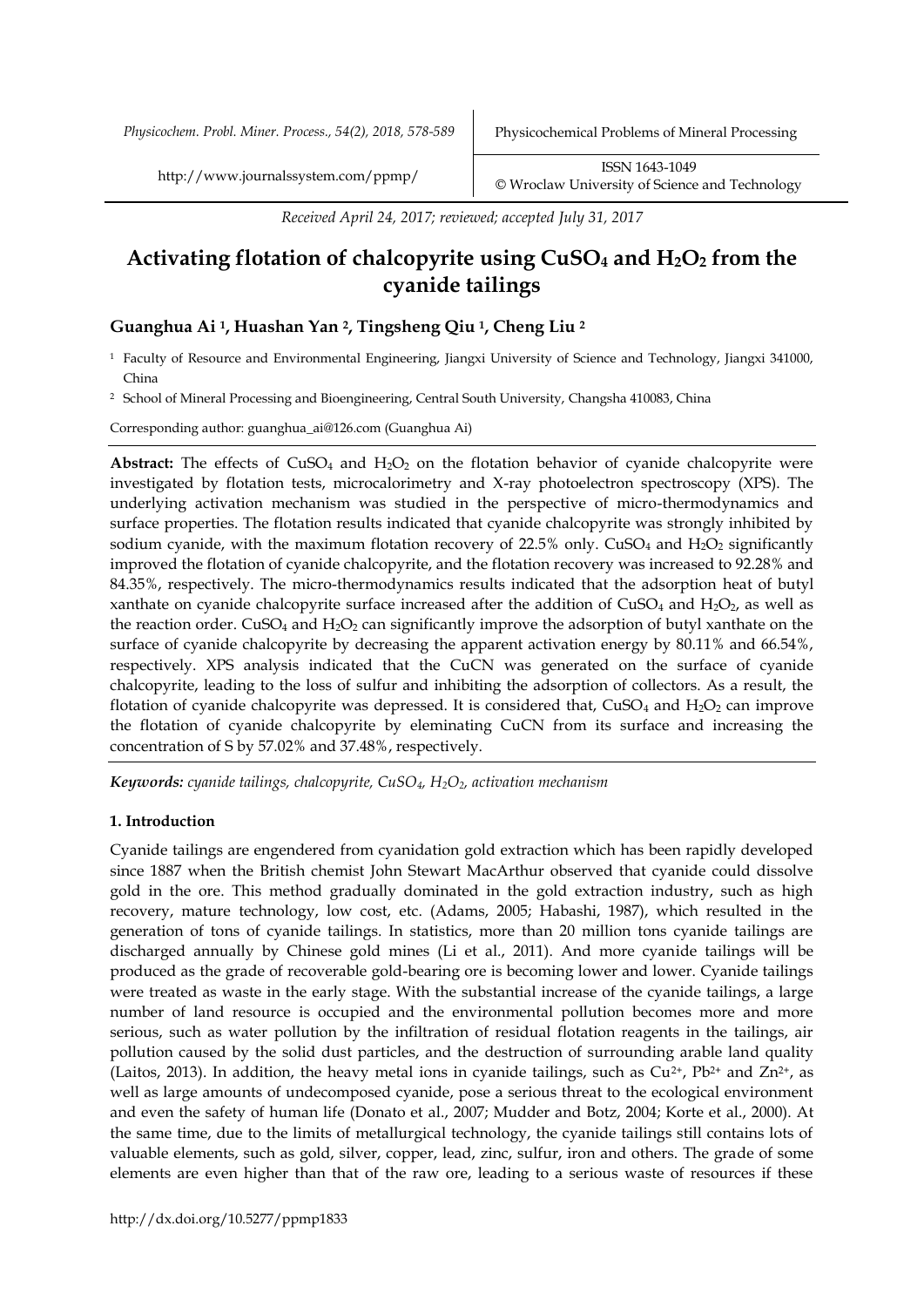elements cannot be properly recovered. Therefore, it is of great significance to reduce the amount of cyanide tailings and recover the valuable elements.

Although the cyanide tailings contain a considerable amount of useful minerals (mostly sulfide minerals), the surface properties of these mineral particles have been totally different from those of the newly-exploited minerals due to their small particle size and prolonged contact with cyanide. As a result, they are hard to be recovered by froth flotation (Lv et al., 2016). The previous researchers (Guo et al., 2014; Zhao & Gu, 2013; Zhu & Zhu, 1996) proposed that the chemisorption of cyanide on the surface of sulfide minerals, and the dissolution of xanthate films on mineral surfaces made the mineral surfaces hydrophilic and difficult to float.

The recovery of valuable elements from cyanide tailings has been extensively reported in the literature (Liu, 2016; Xie et al., 2016; Yang et al., 2016). Li et al. (2009) tried to recover Cu and Pb from cyanide tailings by flotation of Pb and depression of Cu. They used lime to depress the flotation of pyrite and the residual cyanide to depress the flotation of chalcopyrite. And the combination reagents NP, the code name, was used as the activator of Cu, FM, the code name of reagent, as the inhibitor of pyrite, Z200 and ammonium dibutyl dithiophosphate as a composite collector of Cu. Finally, the Pb concentrate with a grade of 45.24% and Cu concentrate with a grade of 19.28% were achieved. Yang et al. (Yang et al., 2010) obtained a Pb concentrate with a grade of 49.93% from Shandong cyanide tailing, which contained a high grade of lead. A Zn concentrate with a grade of 48.86% was obtained from the tailing of Pb flotation, by using CuSO<sub>4</sub> as an activator, using  $\rm H_2O_2$  to remove the free CN-, using CMC to depress Pb and gangue minerals. Lin et al. (Lin et al., 2013) used  $Na<sub>2</sub>SO<sub>3</sub>$  and  $ZnSO<sub>4</sub>$  as the depressants of zinc-sulfur mineral, used PAC as the collector of Cu, and a Cu concentrate with a grade of 15.27% and a recovery of 80.55% was obtained. Zhang et al. (2011, 2013) carried out the recovery of iron in the cyanide slag. Yang et al. (2015, 2016) studied the recovery of copper sulfide ore from cyanide tailings by flotation, and found that the flotation of chalcopyrite and iron sphalerite were strongly depressed due to the chemisorption of CN- on their surfaces, while sodium hypochlorite,  $H_2O_2$ , sodium meta-bisulfite and  $CuSO_4$  could activate their flotation. However, the research on the recovery of valuable elements in cyanide tailings mainly focused on the process, while the underlying activation mechanism of the flotation of cyanide chalcopyrite remains unknown.

The flotation process is accompanied by a number of physical or chemical changes, such as the interaction and dissolution of reagents and mineral particles (Gao et al., 2017). The use of conventional means is often difficult to obtain useful information for a single reaction process, but with a more precise approach. Microcalorimetry is a method using microcalorimeters to continuously and accurately monitor micro energy changes in a reaction process and record their calorimetric curves, which is able to provide thermodynamic and kinetic information simultaneously in situ, in real time and losslessly (Chen and Bao, 2007a; Yang et al., 2014). At present, microcalorimetry has been widely used in chemical engineering, biochemistry, physical chemistry, organic chemistry and many other fields. However, the application of microcalorimetry in mineral processing is seldom reported. In the early years, Mellgren (1996) measured the adsorption heat of ethyl xanthate on galena. Haung and Miller (1978) examined the kinetics and thermochemistry of the xanthate adsorption reaction on pyrite and marcasite. The adsorption heats of 2-mercaptobenzoxazole (MBO) on chalcocite, 32 mercaptobenzothiazole (MBT) on galena and 2-aminothiophenol (ATP) on sphalerite were measured by Maier et al. (Maier et al., 1997). In recent years, microcalorimetric experiments were conducted to study dolomite, calcite and Icelandspar dissolution in HCl solutions by Chen et al. (Chen and Bao, 2007b; Chen et al., 2007), the results showed that reaction rates increase with decreases in mineral grain size and with increases in solution pH, and the relative mineral dissolution rates decrease from calcite, Iceland spar and dolomite. Wang et al. (2009) studied the influencing factors of the enthalpy variation during adsorption processes of acidithiobacillus ferrooxidans ATCC23270 on the surface of sulfide minerals and the metabolic thermogenesis of the bacteria under different conditions using microcalorimetry, and it was proved to be a good way to reflect the heat changes of bacterial growth patterns. Chen et al. (2013) investigated the adsorption of xanthate, dithiophosphate and dithiocarbamate on galena and pyrite surfaces by microcalorimetry, and concluded that the selectivity of dithiophosphate and dithiocarbamate were better than xanthate because of their greater difference in the adsorption heat and kinetics parameters. Zhao et al. (2014) studied the adsorption of water on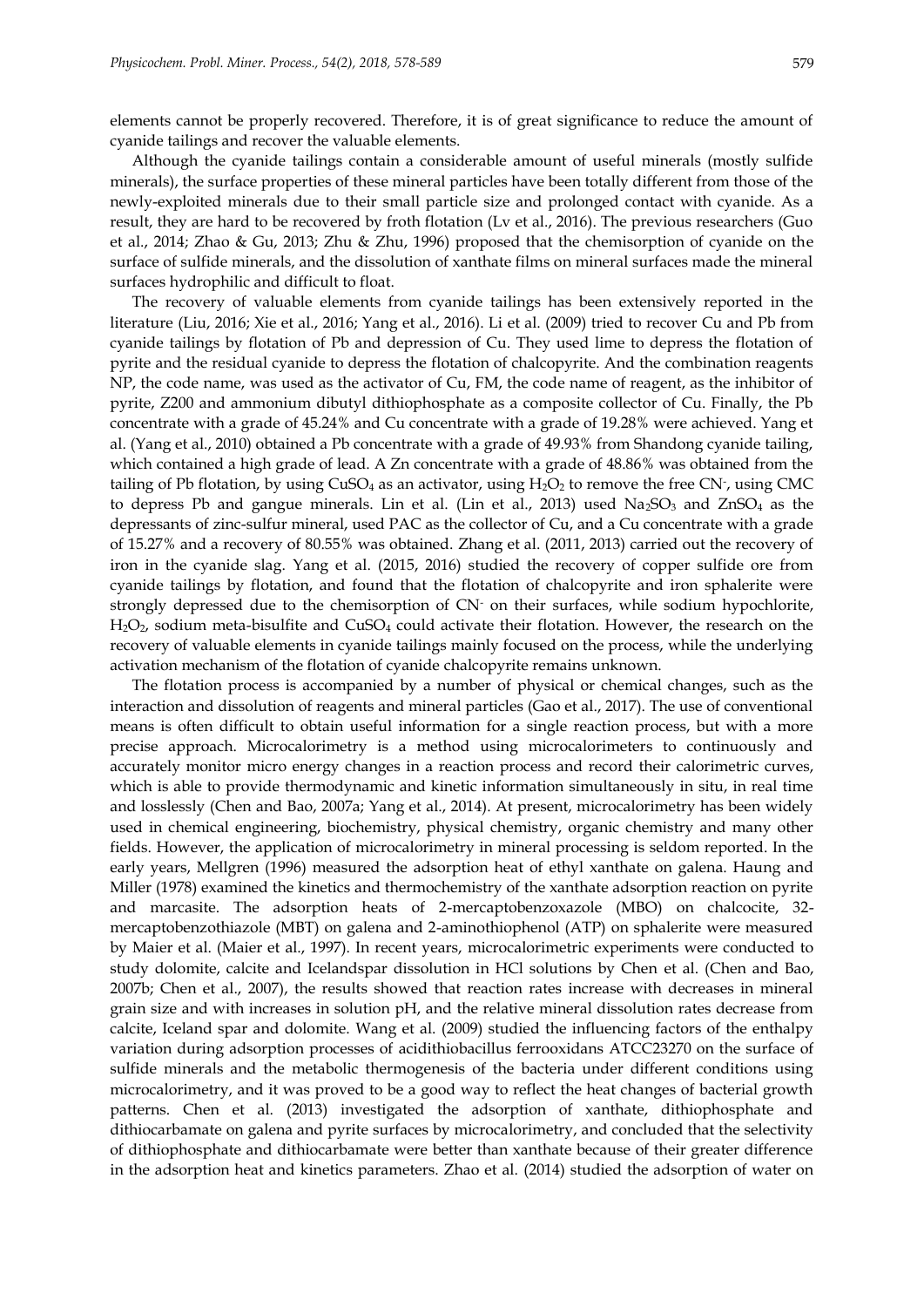mineral surfaces using density functional theory and microcalorimetry technique. The calculation results showed that galena and molybdenite are hydrophobic, while pyrite and sphalerite is hydrophilic. Thermokinetic analysis showed that the heat of adsorption is in decreasing order of pyrite, sphalerite, galena and molybdenite, which is in good agreement with the calculation results, and the adsorption rate of water on the sphalerite surface is larger than that of water on the pyrite surface. Lan et al. evaluated the thermodynamic and kinetic parameters of adsorption of butyl xanthate on the surface of galena and six types of impurity-doped galena using microcalorimetry (Lan et al., 2016), and found that the adsorption heats of xanthate on the galena surface were directly proportional to the flotation recovery. Up to date, the application of microcalorimetry in the field of mineral processing is limited to the analysis of simple parameters, such as reaction heat, reaction order and reaction rate constant, without the further study of the activation energy. In addition, the mechanism study of the activating flotation using microcalorimetry is not reported.

In this work, the flotation behavior of cyanide chalcopyrite was studied using  $CuSO<sub>4</sub>$  and  $H<sub>2</sub>O<sub>2</sub>$  as the activators through flotation test. Microcalorimetry was used for recording the calorimetric curves of the adsorption of BX on chalcopyrite samples at three temperatures, based on that, the related thermodynamic and kinetic parameters could be calculated to investigate the thermodynamic and kinetic law of chalcopyrite samples. X-ray photoelectron spectroscopy (XPS) tests was used for obtaining the surface composition and elements distribution of chalcopyrite samples. The activation mechanism and surface properties alteration of cyanide chalcopyrite were discussed indirectly and directly by microcalorimetry and XPS respectively.

#### **2. Experimental**

#### **2.1 Materials and reagents**

The single chalcopyrite mineral was obtained from a mine site in Jiangxi Province, China. The multielement analysis shows that the purity of chalcopyrite is 98.58%. The XRD analysis is in consistent with the multi-element analysis. The particle size distribution of chalcopyrite is 44 um -74 um. The specific surface area of chalcopyrite measured by ASAP 2460 type Accelerated Surface Area and Porosimetry System (Micromeritics Instrument Co. Ltd., Shanghai, China) is 0.886 m²  $g$ -1. The cyanide chalcopyrite samples were prepared in the laboratory by simulating the real cyanide leaching process. Chalcopyrite and 0.8% sodium cyanide solution were added to the sealed beaker at a solid / liquid ratio of 1: 9. The pH value was fixed at 12, and the rotational speed was 20 r  $s<sup>-1</sup>$  for 24 hours. The cyanide chalcopyrite was then obtained after filtering and drying in vacuum.

The chalcopyrite samples activated by  $CuSO<sub>4</sub>$  and  $H<sub>2</sub>O<sub>2</sub>$  were prepared as follows: the cyanide chalcopyrite was placed in 40 cm<sup>3</sup> plexiglass tank of XFG-II flotation machine, and 0.2 mol m<sup>-3</sup> CuSO<sub>4</sub> solution and  $1.8\times10^3$  cm $^3$  m $^3$  H2O2 solution were added in order. The pH value was fixed at 10 and the conditioning lasted for 360 s at the speed of 30 r s<sup>-1</sup>, followed by the filtering and drying in a vacuum oven. The amount of  $CuSO_4$  and  $H_2O_2$  were determined by flotation tests (Fig. 5).



Fig. 1. XRD analysis of single chalcopyrite mineral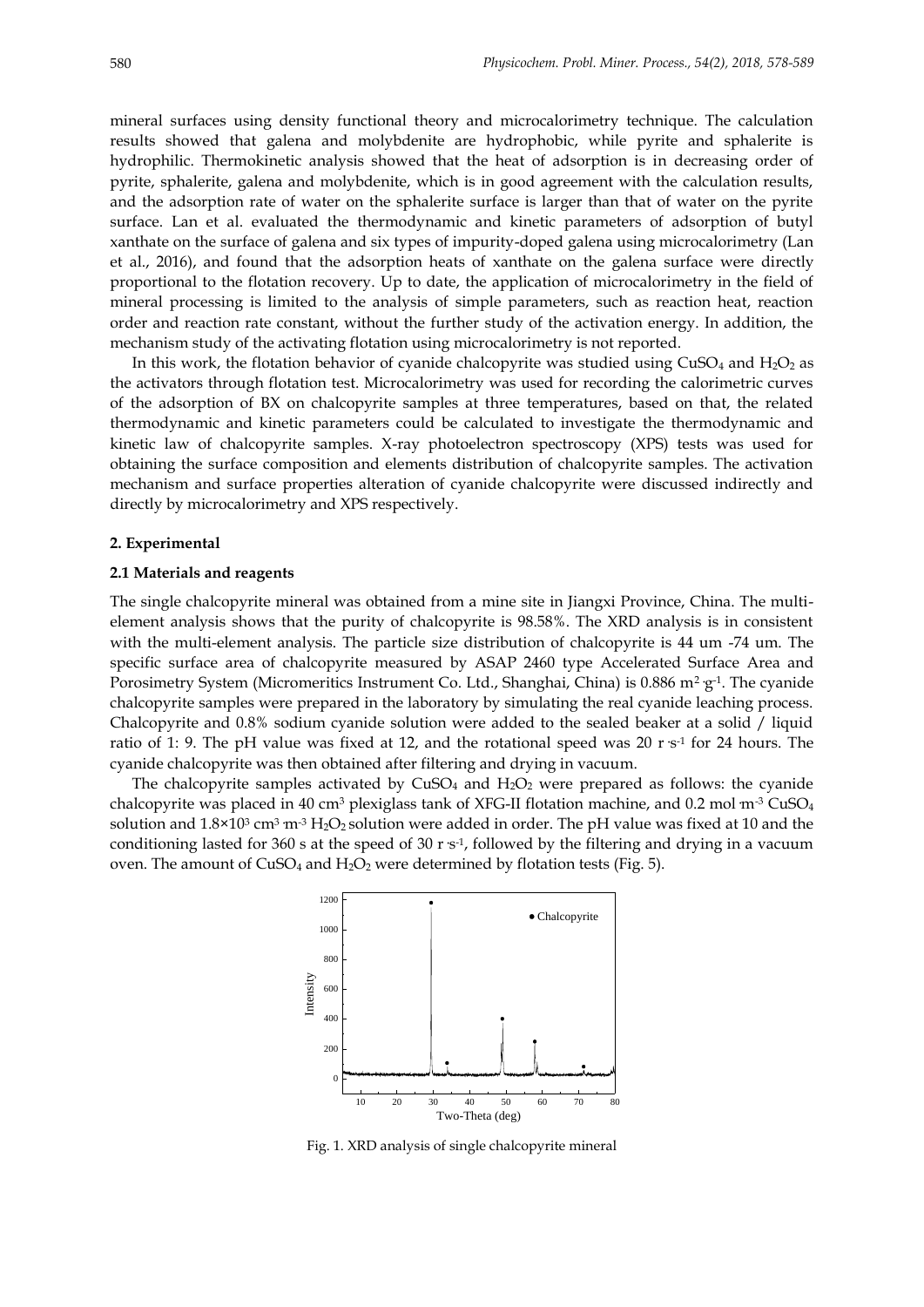The butyl xanthate (BX) with purity greater than 95% was made in the laboratory. CuSO<sub>4</sub>, H<sub>2</sub>O<sub>2</sub> (30%), sodium hydroxide, and sodium cyanide, at an analytical grade, and 2# oil at an industrial grade were purchased from Sinopharm Chemical Reagent Company (Shanghai, China).

# **2.2 Flotation tests**

The flotation test was carried out in a 40 cm<sup>3</sup> XFG-II flotation machine (China Prospecting Machinery Factory, China), as shown in previous publications (Gao et al., 2016a, b). For each test, 2.0 g mineral samples and 20 cm<sup>3</sup> of distilled water were put into the beaker. The mixture was vibrated ultrasonically for 5 min by ultrasonic cleaner, then allowed to stand for a few minutes until the liquid was divided into two layers. The mineral samples was for flotation tests after sucking the supernatant. The distilled water, pH adjusting agent, activator, collector and frother were added in turn, and the condition time after each addition was 60 s, 120 s, 180 s, 180 s and 120 s, respectively. The artificial scraping time was 240 s. The flotation process was shown in Fig. 2. The foam concentrates and tailings were filtered, dried and weighed to calculate the mass recovery. Each flotation test were repeated three times, the average reported as the final value.



Fig. 2. The schematic of flotation test

# **2.3 Microcalorimetry analysis**

The calorimetric measurements at 298.15 K, 301.15 K and 304.15 K were carried out using the RD496- 2000 microcalorimeter, and the calorimetric constants of the microcalorimeter at these three temperatures were 6.667×10<sup>-2</sup> V <sup>.W-1</sup>, 6.638×10<sup>-2</sup> V <sup>.W-1</sup> and 6.627×10<sup>-2</sup> V <sup>.W-1</sup>, respectively, measured by Joule effect experiment. The measurement part of the microcalorimeter consists of two identical thermopiles (P1 and P2) (Fig. 3 (a) -1).



Fig. 3. The photo of RD496-2000 microcalorimeter and test tools. 1-calorimeter; 2-CK-2000 monitoring and control; 3-computer; 4-stainless steel pipe; 5-glass outer tube; 6-glass inner tube; 7-glass sleeve (inner tube + outer tube); 8 perforated upper end cap; 9-hole elastic snap ring

P1 is placed in the "measurement cell" and P2 is in the reference cell. The difference between the two thermopiles (P1-P2) is the thermal effect of the adsorption process. For each measurement, 0.03 g of sample and  $1 \text{ cm}^3$  of distilled water were placed in a glass outer tube (Fig. 3 (b) -5). And collector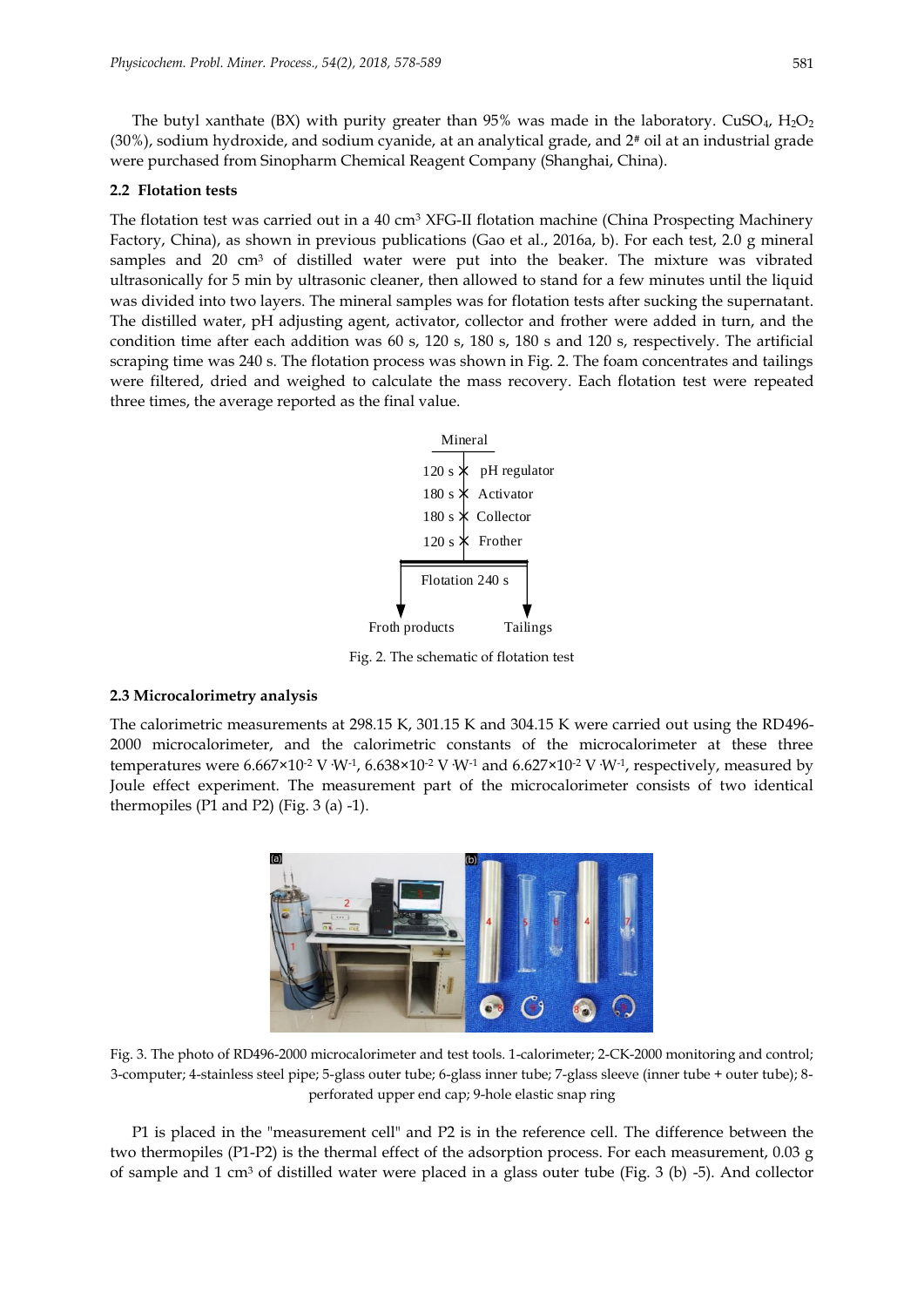solution was added to a glass inner tube (Fig. 3 (b) -6). The glass inner tubes were placed in a glass outer tube (Fig. 3 (b) -7), which were then placed in a stainless steel tube (Fig. 3 (b) -4) B) -8). And the "measurement cell" was ready after fastening the hole with a snap ring (Fig. 3 (b) -9). The "reference sample cell" was the same as the "measurement cell" except that no mineral sample was added to the glass outer tube. Through this way, the dilution enthalpy of butyl xanthate solution can be eliminated during the calorimetric test, and more accurate thermo-kinetic data can be obtained. The "measurement cell" and the "reference cell" were put into the thermopile P1 and P2, respectively, and the temperature was fixed at 293.15 K. When the baseline was stabilized, the glass needle was pushed down rapidly and the inner glass tube in the two sample cells was pierced. The BX solution in the "measurement cell" was mixed with the mineral sample solution, and the BX solution in the "reference sample cell" was mixed with the distilled water. The thermal difference between the two thermopiles (P1-P2) recorded by the computer was the adsorption heat of BX on the mineral surface. And its calorimetric curve was presented on the computer simultaneously.

# **2.4 XPS analysis**

The XPS analysis was carried out using an ESCALAB 250 photoelectron spectrometer (Thermo Fisher Scientific Co., USA) with an X-ray source of the monochromatic Al-Kα source operating at 1.2×10<sup>4</sup> V and an analysis chamber vacuum  $2\times10^{-7}$  Pa (open X-ray source in the case). The instrumental error is  $\pm$  0.2 eV (1 eV = 1.6×10<sup>-19</sup> J). The preparation method of the test sample was as follows: 0.5 g mineral samples were placed in test tubes, followed by the addition of distilled water and 300 s ultrasonic cleaning. The sample was dried in 313.15 K vacuum oven after filtration.

# **3. Results and discussion**

# **3.1 Flotation behavior of chalcopyrite**

To study the flotation behavior of cyanide chalcopyrite before and after activation and to determine the concentration of BX solution used in the following calorimetric test, the effects of BX, as well as the CuSO<sup>4</sup> and H2O2, on the flotation behavior of the cyanide chalcopyrite were investigated in details.

# *3.1.1 Effect of BX on the flotation of cyanide chalcopyrite*

Fig. 4 shows the flotation results of cyanide chalcopyrite using BX as collectors. The recovery increased gradually with an increase in BX dosage, and reached the maximum of about 22.5% when the dosage of BX reached 0.08~0.1 mol m<sup>.3</sup>. After that, the chalcopyrite recovery did not increase with the further addition of BX. The results indicated that chalcopyrite was significantly depressed by sodium cyanide, and it is difficult to achieve a high recovery by increasing BX dosage only. It is considered that, the adsorption of BX on chalcopyrite surface increased with an increase in its dosage, and started to saturate when its dosage was  $0.08\text{~}0.1\ \mathrm{mol}\ \mathrm{m}^3$ . As a result, the recovery could hardly increase with the further addition of BX. Based on the above analysis, the concentration of BX solution used in the calorimetric test was determined to be  $0.1$  mol m-3.



Fig. 4. Effect of BX on flotation recovery of cyanide chalcopyrite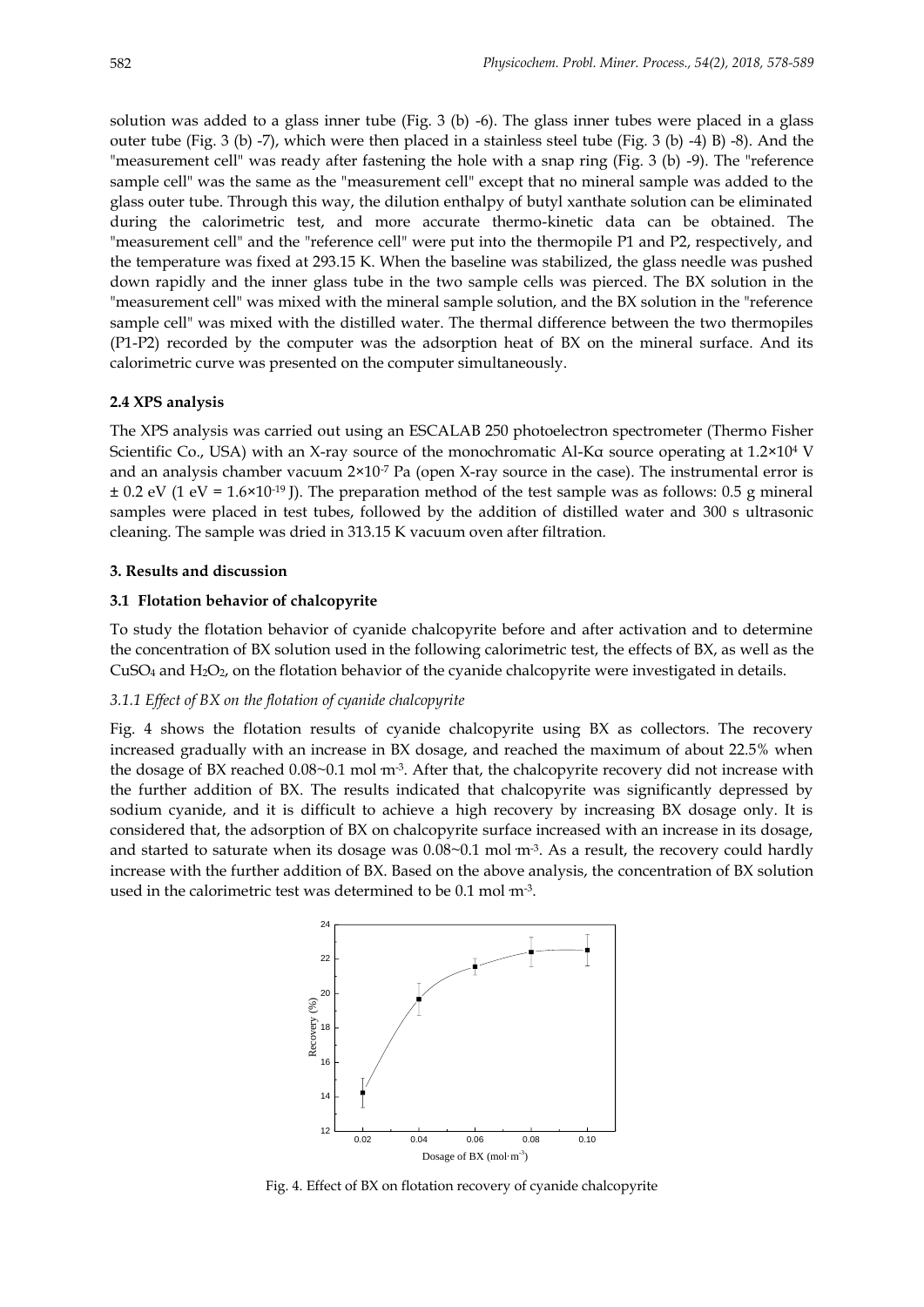#### *3.1.2 Effect of CuSO<sup>4</sup> and H2O<sup>2</sup> on the recovery of cyanide chalcopyrite*

Fig. 5 gives the flotation results of cyanide chalcopyrite after the addition of  $CuSO<sub>4</sub>$  and  $H<sub>2</sub>O<sub>2</sub>$ . The recovery of chalcopyrite increased significantly with an increase in the CuSO<sub>4</sub> dosage, and close to the maximum of 92.28% when CuSO4 dosage reached 0.2 mol·m-3 . After that, the recovery of chalcopyrite remained stable with the further addition of CuSO<sub>4</sub>. This is because Cu<sup>2+</sup> can slightly oxidize CN<sup>-</sup> into  $(CN)_2$  or directly interact with CN- and give rise to copper cyanide complex precipitation, the CN- on the surface of chalcopyrite was consumed. Through this way, cyanide chalcopyrite can be activated by  $CuSO<sub>4</sub>$ .

Compared with CuSO<sub>4</sub>, H<sub>2</sub>O<sub>2</sub> is a strong oxidant and it can preferentially oxidize CN<sup>-</sup>. As shown in Fig. 5, the recovery of chalcopyrite increased rapidly with an increase in the H<sub>2</sub>O<sub>2</sub> dosage, and peaked at 84.35% when  $\rm H_2O_2$  dosage was  $1.8\times10^3$  cm<sup>3</sup> m<sup>3</sup>. It is considered that the CN<sup>-</sup> on the surface of cyanide chalcopyrite was consumed by  $H_2O_2$  and the fresh chalcopyrite surface was generated. And the maximum flotation recovery was achieved when all the CN- was consumed. After that, with the further addition of  $H_2O_2$ , the low-valent S was oxidized to high-valence sulfur, leading to the decrease of chalcopyrite hydrophobicity. As a result, the recovery decreased drastically.

Above all, both  $CuSO_4$  and  $H_2O_2$  have good activation effects for the flotation of cyanide chalcopyrite, and  $CuSO<sub>4</sub>$  was better than  $H<sub>2</sub>O<sub>2</sub>$ .



Fig. 5. Effect of  $CuSO_4$  and  $H_2O_2$  on the flotation recovery of cyanide chalcopyrite

#### **3.2 Micro-thermodynamics study**

The key to the flotation process is the interactions between collectors and target minerals. In this work, the adsorption of collectors on the surface of chalcopyrite was monitored and recorded using microthermometer which is sensitive to thermal effect, so as to study the role of  $CuSO<sub>4</sub>$  and  $H<sub>2</sub>O<sub>2</sub>$  in the flotation of cyanide chalcopyrite in terms of micro-thermodynamics.

### *3.2.1 The calorimetry curve of the adsorption of BX on chalcopyrite surface*

The calorimetry curves of the adsorption of BX on different chalcopyrite surfaces were recorded using a microcalorimeter (Fig. 6). In Fig. 6, the horizontal axis is the adsorption time and the vertical axis is the heat flow which represents the instantaneous adsorption heat. The total calorific value can be obtained through the calculation of the area formed by the calorimetric curve and the t-axis, which is also the adsorption heat, Q. In addition, the process is exothermic if the calorimetric curve is positive, otherwise, the process is endothermic.

All the calorimetry curves in Fig. 6 are positive, indicating that the adsorption of BX was exothermic. The calorimeter curve of BX adsorption moved to left with an increase in the temperature, suggesting that the reaction rate increased with temperature while the adsorption heat decreased simultaneously, which is in consistent with the thermochemical laws of exothermic reactions. Furthermore, the adsorption heat of BX on chalcopyrite surface increased significantly after the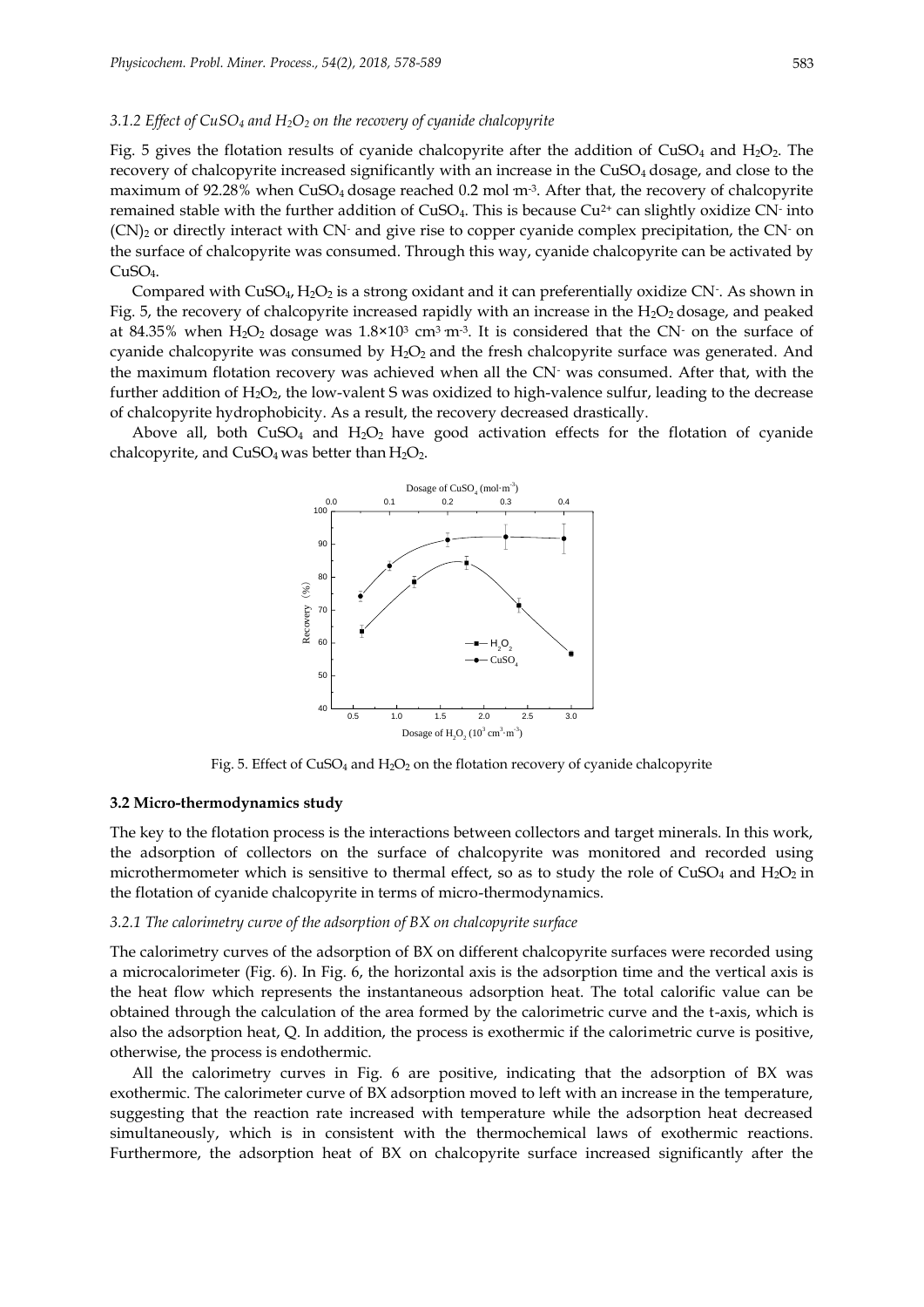addition of two activators, indicating that the two activators substantially eliminated CN-from the chalcopyrite surface and generated the fresh surface again.



Fig.6. Calorimetric curve of the adsorption of BX on chalcopyrite surface

#### *3.2.2 Kinetics and thermodynamic parameters*

The calorimetric curve in Fig. 6 was processed using the method described by Gao et al. (Gao et al., 2002; Zhao et al., 2014). The relation of enthalpy change and reaction rate is shown by microthermodynamics formula of Eq. (1):

$$
\ln\left(\frac{1}{H_0}\cdot\frac{dH_i}{dt}\right) = \ln k + \ln\left(1 - \frac{H_i}{H_0}\right),\tag{1}
$$

where *n* is reaction order and  $H_0$  is the total enthalpy of system. The lnk in the plot of  $\ln(\frac{1}{\mu})$  $\frac{1}{H_0} \cdot \frac{dH_i}{dt}$  $\frac{dH_l}{dt}$ against ln(1 –  $\frac{H_i}{H_i}$  $\frac{H_i}{H_0}$ ) is determined from the intercept of  $\ln(\frac{1}{H_0})$  $\frac{1}{H_0} \cdot \frac{dH_i}{dt}$  $\frac{dH_l}{dt}$ ) with y-axis, by which the rate constant (*k*) of the reaction is calculated. The slope of curve is the reaction order (*n*). On the basis of the rate constant (*k*) at each temperature, the apparent activation energy (*Ea*) and the pre-exponential factor (lnA) can be calculated by the same method according to Eq. (2):

$$
\ln k = \ln A - \left(\frac{E_a}{RT}\right),\tag{2}
$$

where *R* is molar gas constant and *T* is temperature. The results of relevant kinetics and thermodynamics parameters are summarized in Table 1.

In Table 1,  $Q_u$  is the adsorption heat per unit area, which is calculated by the samples quality, specific surface area, and total adsorption heat.

Table 1 indicates that, with an increase in the temperature, the adsorption heat per unit area decreased while the reaction rate increased simultaneously, which is in consistent with the law of the calorimetric curve. Compared with cyanide chalcopyrite, the adsorption heat per unit area of BX on the surface of chalcopyrite increased significantly after conditioning with the two activators. At the same time, the corresponding reaction order also increased to some extents. This suggested that CuSO<sup>4</sup> and H2O2 had caused significant changes to the surface of cyanide chalcopyrite.

The difficulty of a reaction can be directly reflected by the apparent activation energy. A significant difference of the apparent activation energy for the adsorption of BX on the surface of different chalcopyrite can be observed from Table 1. The apparent activation energy of the adsorption of BX on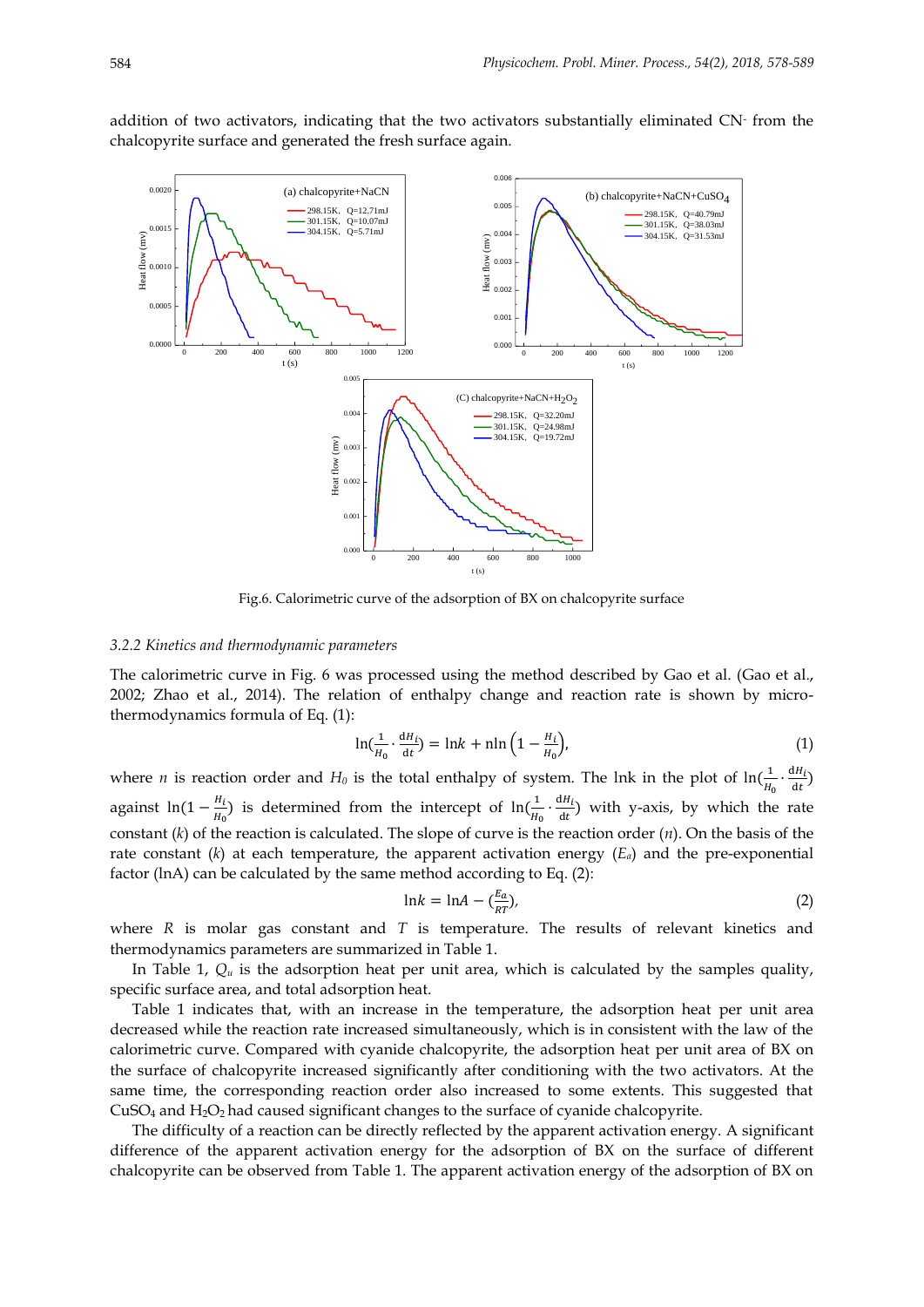the surface of cyanide chalcopyrite,  $H_2O_2$  activated chalcopyrite, and CuSO<sub>4</sub> activated chalcopyrite was 164.96 KJ∙mol-1 , 55.19 KJ∙mol-1 and 32.81 KJ∙mol-1 , respectively. This means that the difficulty of the adsorption of BX on the surface of these three types of chalcopyrite decreased in turn, which was in consistent with their corresponding flotation recovery. The results indicate that  $CuSO<sub>4</sub>$  and  $H<sub>2</sub>O<sub>2</sub>$  can significantly reduce the apparent activation energy of the adsorption of BX on the surface of cyanide chalcopyrite, decreased by 80.11% and 66.54%, respectively, so as to achieve an efficient flotation recovery of chalcopyrite.

| Adsorption conditions       | T/K    | $Q_u / J m^2$ | $K/10^{-3}$ s <sup>-1</sup> | $\mathbf n$ | $lnA / s^{-1}$ | $E_a / k$ mol <sup>-1</sup> |
|-----------------------------|--------|---------------|-----------------------------|-------------|----------------|-----------------------------|
| chalcopyrite+NaCN           | 298.15 | 0.478         | 1.71                        | 0.46        |                |                             |
|                             | 301.15 | 0.379         | 3.31                        | 0.55        | 60.17          | 164.96                      |
|                             | 304.15 | 0.215         | 6.34                        | 0.58        |                |                             |
| $chalcopyrite+NaCN+CuSO4$   | 298.15 | 1.535         | 2.46                        | 0.86        |                |                             |
|                             | 301.15 | 1.431         | 2.63                        | 0.76        | 7.21           | 32.81                       |
|                             | 304.15 | 1.186         | 3.20                        | 0.63        |                |                             |
| chalcopyrite+NaCN+ $H_2O_2$ | 298.15 | 1.211         | 2.79                        | 0.78        |                |                             |
|                             | 301.15 | 0.940         | 3.17                        | 0.79        | 16.35          | 55.19                       |
|                             | 304.15 | 0.742         | 4.34                        | 1.00        |                |                             |

Table 1. The kinetics and thermodynamic parameters of the adsorption of BX on chalcopyrite surface

# **3.3 XPS analysis**

The XPS analysis (Jia et al., 2000; Decines et al., 2003; Liu et al., 2010) of three types of chalcopyrite was carried out, and the XPS spectrum of chalcopyrite surface, the spectrum of Cu 2p and the concentration of elements are shown in Fig. 7, Fig. 8 and Table 2, respectively. Peaks fitting of XPS spectrum were conducted by XPSPEAK software.

# *3.3.1 XPS spectrum of chalcopyrite surface*

Fig. 7 shows the XPS spectrum of chalcopyrite surface. The spectrum of three types of chalcopyrite was fitted to different elements according to their binding energies. The peak at the binding energy of 160 eV, 710 eV, and 930 eV corresponded to S 2p, Fe 2p, and Cu 2p, respectively. In addition, there were also peaks occurring at 285 eV and 530 eV, which are the binding energies of C 1s and O 1s. This can be attributed to the carbon and oxygen contamination. In addition, all the XPS spectra of the three chalcopyrite surfaces show characteristic peaks of N 1s at the binding energy of about 400 eV. Compared to the cyanide chalcopyrite, the intensities of N 1s peaks on the surface of chalcopyrite activated by two activators were significantly weakened. The results indicate that the two activators can destroy and release the chemically adsorbed CN- on the surface of cyanide chalcopyrite, so as to activate the flotation of chalcopyrite.



Fig. 7. XPS spectrum of chalcopyrite surface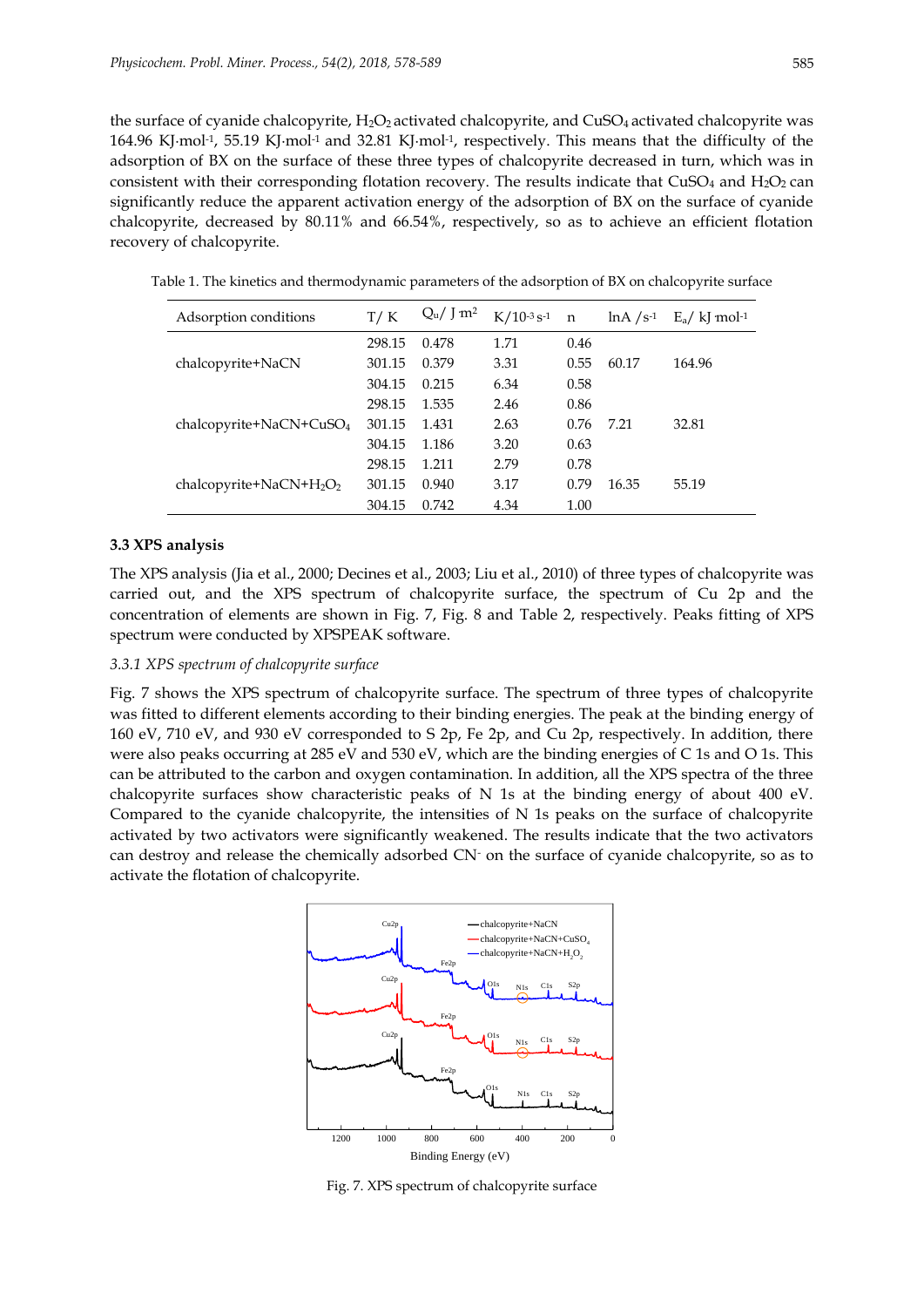# *3.3.2 XPS spectrum of Cu 2p*

Fig. 8 gives the XPS spectrum of Cu 2p. The peak of Cu 2p was fitted to three peaks at the binding energy of 931.8 eV, 932.5 eV, and 933.1 eV, representing the contributions of Cu from CuFeS<sub>2</sub>, CuS, and CuCN. Fig. 8 (a) indicates that the main types of Cu on the surface of cyanide chalcopyrite are  $CuFeS<sub>2</sub>$  and CuCN. The peak area of CuCN was almost same as that of CuFeS<sub>2</sub> with only a small amount of CuS, indicating that CuCN was the major product of the chemisorption of CN- on chalcopyrite surface. Fig. 8 (b) and (c) show that the main types of Cu on the surface of chalcopyrite activated by  $CuSO<sub>4</sub>$  and  $H<sub>2</sub>O<sub>2</sub>$  were CuFeS<sub>2</sub>, followed by CuCN. Compared to chalcopyrite without activation, the content of CuCN on the surface of chalcopyrite decreased significantly after interacting with two activators. In addition, there was also a small amount of CuS on the surface of two types of chalcopyrite with least peak area.

It can be known from Fig. 8 (a), (b) and (c) that the peak area of CuCN on three types of chalcopyrite was in the following order: cyanide chalcopyrite  $>$  H<sub>2</sub>O<sub>2</sub> activated chalcopyrite  $>$  CuSO<sub>4</sub> activated chalcopyrite. This is also in accordance with the flotation recovery.



Fig. 8. XPS spectrum of Cu 2p on the surface of chalcopyrite before and after activation

### *3.3.3 Elements concentration on the surface of chalcopyrite*

Table 2 demonstrates that due to the presence of CuCN, the concentration of S element on the surface of cyanide chalcopyrite was only 18.73%, while the concentration of N element was as high as 7.63%. After activation by  $CuSO_4$  and  $H_2O_2$ , the concentration of S on the surface of chalcopyrite increased by 57.02% and 37.48%, respectively, while the concentration of N decreased dramatically to 0.62% and 0.98%.

In addition, the element concentration ratio on the surface of pure chalcopyrite should be Cu: Fe: S = 1: 1: 2, while the ratio on the surface of cyanide chalcopyrite was Cu: Fe: S=1: 0.6: 1.07. There is a significant sulfur loss on the surface of cyanide chalcopyrite, which is not good for the adsorption of the collector. After activation by  $CuSO<sub>4</sub>$  and  $H<sub>2</sub>O<sub>2</sub>$ , the element concentration ratio on the surface of chalcopyrite (Cu: Fe: S) became 1: 0.95: 1.93 and 1: 0.84: 1.74, which are close to that of pure chalcopyrite. The results indicated that the concentration of S on chalcopyrite surface has been significantly enhanced.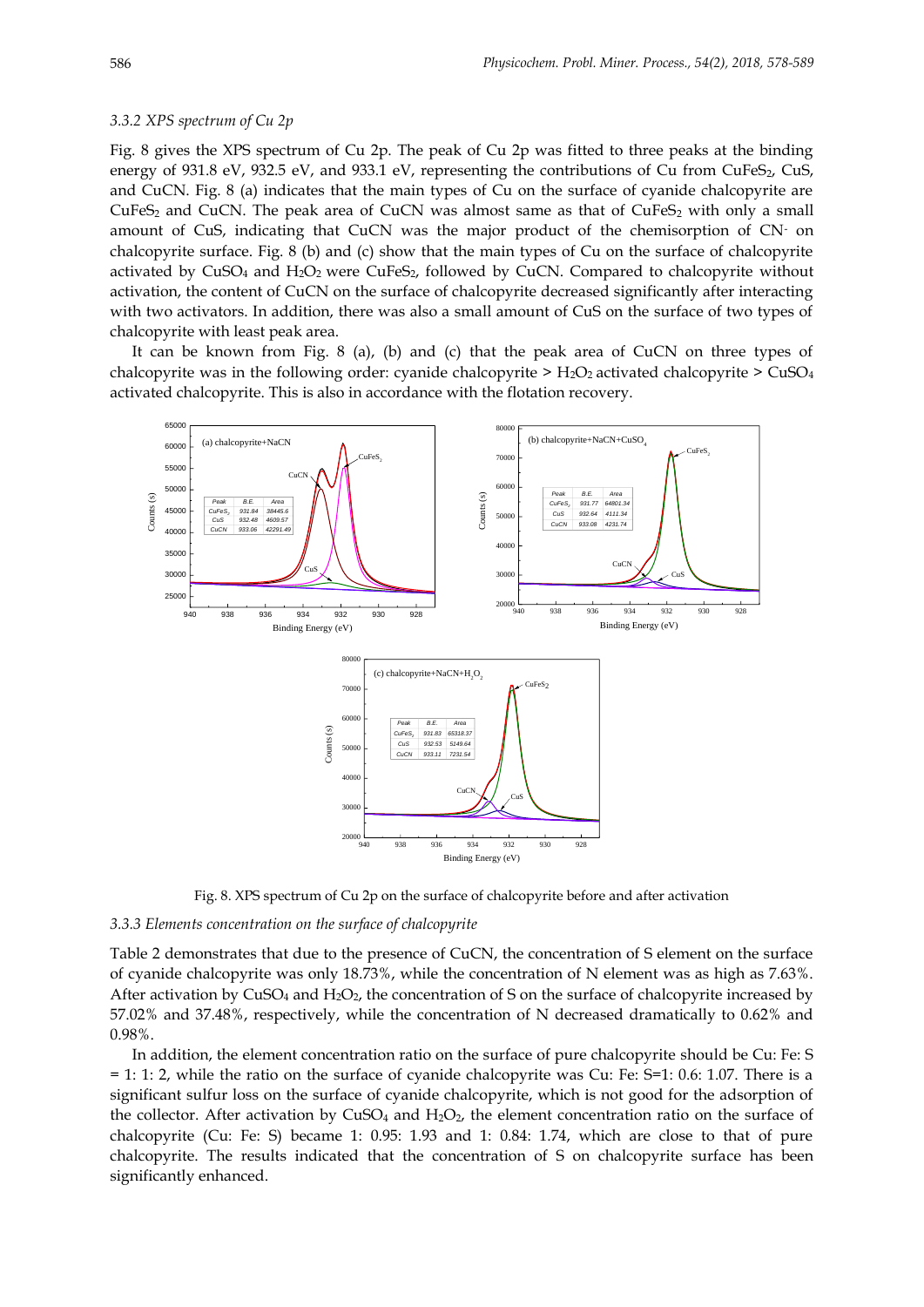Above all, both activators can effectively remove CN-from the surface of chalcopyrite and reduce the concentration of N. They can greatly increase the concentration of S on the surface of chalcopyrite, and the effect of  $CuSO<sub>4</sub>$  is slightly better than that of  $H<sub>2</sub>O<sub>2</sub>$ .

| Sample                                                      | Elements concentration $\frac{1}{8}$ Elements concentration |                        |              |   |                     |
|-------------------------------------------------------------|-------------------------------------------------------------|------------------------|--------------|---|---------------------|
|                                                             | $C_{11}$                                                    | Fe.                    | $^{\circ}$ S | N | ratio $(Cu: Fe: S)$ |
| Chalcopyrite +NaCN                                          |                                                             | 17.45 10.39 18.73 7.63 |              |   | 1:0.6:1.07          |
| Chalcopyrite +NaCN+CuSO <sub>4</sub> 15.26 14.57 29.41 0.62 |                                                             |                        |              |   | 1:0.95:1.93         |
| Chalcopyrite + NaCN + $H_2O_2$ 14.83 12.47 25.75 0.98       |                                                             |                        |              |   | 1:0.84:1.74         |

Table 2. The elements concentration on the surface of chalcopyrite

# **4. Conclusions**

(1) The flotation results indicated that cyanide chalcopyrite was strongly inhibited, with the maximum flotation recovery of 22.5%, and  $CuSO<sub>4</sub>$  and  $H<sub>2</sub>O<sub>2</sub>$  showed the good activating effect on it. The flotation recovery of cyanide chalcopyrite after activation by  $CuSO<sub>4</sub>$  and  $H<sub>2</sub>O<sub>2</sub>$  increased to 92.28% and 84.35%, respectively.

(2) The micro- thermokinetics results showed that the adsorptions of BX on chalcopyrite surfaces were exothermic, the heats and reaction orders of BX adsorption on the surface of cyanide chalcopyrite increased with the addition of  $CuSO_4$  and  $H_2O_2$ .  $CuSO_4$  and  $H_2O_2$  can significantly reduce the apparent activation energy of the adsorption of BX on the surface of cyanide chalcopyrite, decreased by 80.11% and 66.54%, respectively, which can improve the adsorption of BX.

(3) XPS analysis revealed that lots of CuCN presented on the surface of cyanide chalcopyrite, which led to the loss of sulfur and inhibited the adsorption of collectors. As a result, the flotation of cyanide chalcopyrite was depressed.  $CuSO<sub>4</sub>$  and  $H<sub>2</sub>O<sub>2</sub>$  could effectively eliminate CuCN from the surface of cyanide chalcopyrite, and the concentration of S increased by 57.02% and 37.48%, respectively, which greatly improved the sulfur loss state on the surface of cyanide chalcopyrite, and the element concentration ratio (Cu: Fe: S) from 1: 0.6: 1.07 became to 1: 0.95: 1.93 and 1: 0.84: 1.74. Therefore,  $CuSO<sub>4</sub>$  and  $H<sub>2</sub>O<sub>2</sub>$  can activate the flotation of chalcopyrite in the cyanide tailings which is strongly inhibited by sodium cyanide.

#### **Acknowledgements**

This work was financially supported by the Projects of National Natural Science Foundation of China (No. 51474114 and No. 51564014). This work was also supported by the Program for Excellent Young Talents, JXUST, China.

#### **References**

ADAMS, M. D., 2005. *Advances in Gold Ore Processing*. Elsevier Ltd., Chapter 20.

- CHEN, J. H., LAN, L. H., CHEN, Y., 2013. *Computational simulation of adsorption and thermodynamic study of xanthate, dithiophosphate and dithiocarbamate on galena and pyrite surfaces*. Mineral Engineering, 46-47, 136-143.
- CHEN, J. W., BAO, Z. Y., 2007a. *Advances in the calorimetry and the thermokinetic study*. Geological Bulletin of China, 12, 1564-1568 (in Chinese).
- CHEN, J. W., BAO, Z. Y., 2007b. *Thermo-kinetic study on mineral dissolution by microcalorimetry*. in: The Twelfth International Symposium on Water-Rock Interaction 1, 289-291.
- CHEN, J. W., BAO, Z. Y., MEI, Y. P., 2007. *Experimental study on mineral dissolution reaction by microcalorimetry*. Bulletin of Mineralogy, Petrology and Geochemistry Sup 1, 496-497 (in Chinese).
- DECINES, D., LI, C. G., CUI H. S., 2003. *Interaction of gold and sulfide minerals in a cyanide medium*. Metallic Ore Dressing Abroad 8, 32-39 (in Chinese).
- DONATO, D., NICHOLS, O., POSSINGHAM, H., MOORE, M., RICCI, P., NOLLER, B., 2007. *A critical review of the effects of gold cyanide-bearing tailings solutions on wildlife*. Environ. Int., 7, 974-984.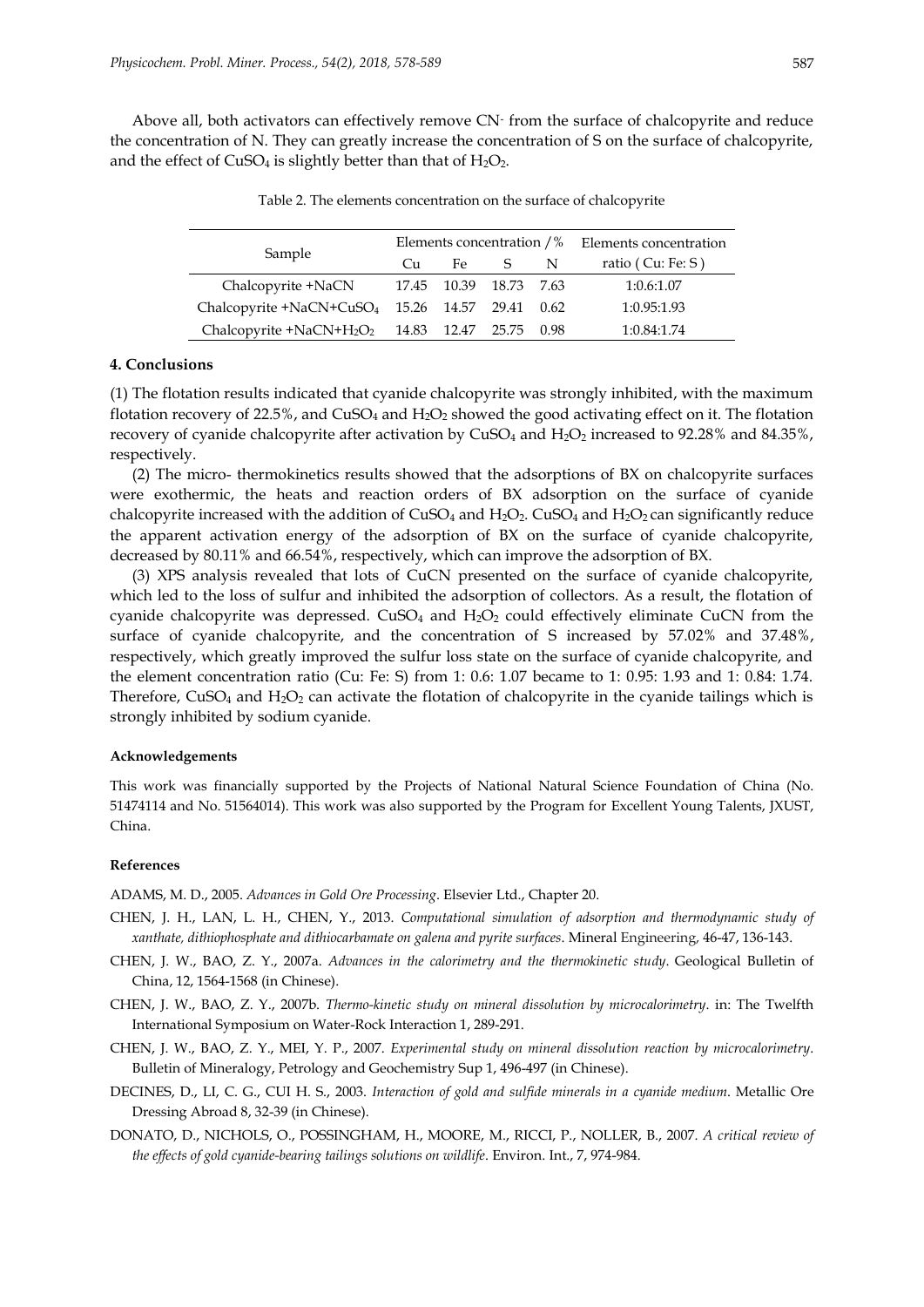- GAO, S. L., CHEN, S. P., HU, R. Z., et al., 2002. *Derivation and application of thermodynamic equations*. Chinese Journal of Inorganic Chemistry, 4, 362-366 (in Chinese).
- GAO, Y.S., GAO, Z.Y., SUN, W., HU, Y.H., 2016 a. *Selective flotation of scheelite from calcite: A novel reagent scheme*. International Journal of Mineral Processing, 154, 10-15.
- GAO, Z.Y., GAO, Y.S., ZHU, Y.Y., HU, Y.H., SUN, W., 2016 b. *Selective flotation of calcite from fluorite: a novel reagent schedule*. Minerals, 6(4), 114.
- GAO, Z., LI, C., SUN, W., HU, Y., 2017. *Anisotropic surface properties of calcite: A consideration of surface broken bonds*. Colloid. Surface. A., 520, 53-61.
- GUO, B., PENG, Y. J. RODOLFO, E. G., 2014. *Cyanide chemistry and its effect on mineral flotation*. Minerals Engineering, 66-68, 25-32.
- HABASHI, F., 1987. *One hundred years of cyanidation*. Mining and Metallergical Bulletin, 905,108-114.
- HAUNG, H. H., MILLER, J. D., 1978. *Kinetics and thermochemistry of amyl xanthate adsorption by pyrite and marcasite*. International Journal of Mineral Processing, 5, 241-266.
- JIA, J. Y., XIE, X. D., WU, D. Q., WANG, J. C., WANG, Y., 2000. *An XPS Study on Surfaces of Common Sulfide Minerals.* Geological Journal of China Universities, 2, 255-259 (in Chinese).
- KORTE, F., SPITELLER, M., COULSTON, F., 2000. *The cyanide leaching gold recovery process is a nonsustainable technology with unacceptable impacts on ecosystems and humans: the disaster in Romania*. Ecotoxicol. Environ. Saf., 3, 241-245.
- LAITOS, J. G., 2013. *Cyanide, mining, and the environment*. Pace Environmental Law Review, 3, 869-1278.
- LAN, L. H., CHEN, J. H., LI, Y. Q., et al., 2016. *Microthermokinetic study of xanthate adsorption on impurity-doped galena*. Transactions of Nonferrous Metals Society of China, 1, 1-25.
- LI, T., YIN, Y. F., FANG, X. H., et al., 2011. *Technological status of recovering copper, lead, zinc, sulfur from gold cyaniding tailings*. Modern Mining, 4, 28-29 (in Chinese).
- LI, Z. Y., WANG, L., YU, H. Y., et al., 2009. *Recovery of lead and copper from cyanide tailings*. Journal of University of Science and Technology Beijing, 10, 1231-1234 (in Chinese).
- LIN, J. L., LI, Z. H., LU, Y. W., et al., 2013. *Research on recoverying copper from cyanide tailing of a gold ore in Xinjiang*. Multipurpose Utilization of Mineral Resources, 2, 28-32 (in Chinese).
- LIU, C. L., 2016. *Comprehensive polymetallic recovery from silver cyanide slag*. Nonferrous Metals (mineral processing section), 3, 38-42 (in Chinese).
- LIU, S. J., HE, F. Y., SONG L., 2010. *Effect of grinding mode on surface property and flotation behavior of chalcopyrite*. Nonferrous Metals (Mineral Processing Section), 6, 35-40 (in Chinese).
- LIU, X. W., CHEN, J. W., BAO, Z. Y., et al., 2002. *Relationship between the thermal kinetics of dissolution and crystal defects of several minerals*. Journal of Chinese Electron Microscopy Society, 5, 751-752 (in Chinese).
- LV, C. C., DING, J., FU, G. Y., et al., 2016. *Present situation and prospect of recovering valuable elements from cyanidation tailing*. CIESC Journal, 4, 1079-1089 (in Chinese).
- MAIER, G. S., QIU, X., DOBIAS, B., 1997. *New collectors in the flotation of sulphide minerals: a study of the electrokinetic, calorimetric and flotation properties of sphalerite, galena and chalcocite*. Physicochemical and Engineering Aspects, 122, 207-225.
- MELLGREN, O., 1966. *Heat of adsorption and surface reactions of potassium ethyl xanthate on galena*. Transactions Society of Mining Engineers, 235, 46-59.
- MUDDER, T., BOTZ, M., 2004. *Cyanide and society: a critical review*. European Journal of Mineral Processing and Environmental Protection, 1, 62-74.
- WANG, X. M., LIU, J. S., LI, B. M., et al., 2009. *Study on the Enthalpy Variation during Adsorption Processes of Acidithiobacillus ferrooxidans ATCC23270 on the Surface of Minerals and Its Metabolic Thermogenesis under Different Conditions*. Geological Journal of China Universities, 15, 256-262 (in Chinese).
- XIE, K., ZOU, S., CHEN, J., PENG, J., 2016. *Experimental study on recovering gold from cyanidation tailings and biosafety disposal*. GOLD, 37, 58-61 (in Chinese).
- YANG, J. Y., CHEN, P., XU, X. B., LI, X. L., FAN, L. W., XU, Z. M., 2016. *Experimental research on comprehensive recovery of copper, lead and zinc from low grade cyanide tailings in Jiaodong region*. GOLD, 2, 68-71 (in Chinese).